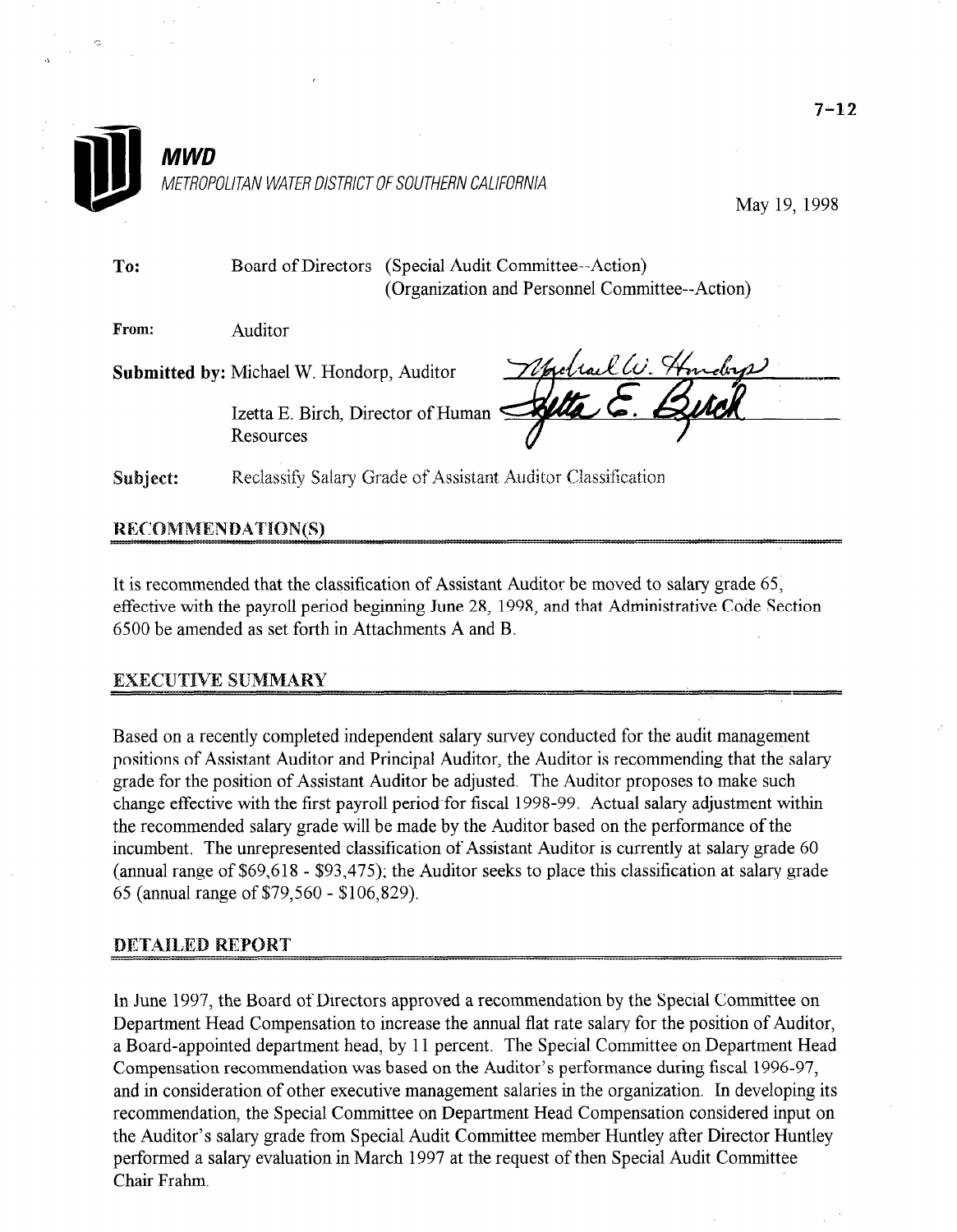In June and July 1997, the Auditor held discussions with Special Audit Committee Chair Grandsen and Director Huntley concerning the salary levels, as well as salary compaction between the positions of Assistant Auditor, an unrepresented assistant department head position, and Principal Auditor, a supervisory audit position represented by the Management and Professional Association bargaining unit. There currently exists a compaction issue between the Assistant Auditor and Principal Auditor classifications whereas the differential is only 6.3 percent. A traditional span between these two classes of 12 percent to 15 percent is generally deemed as appropriate for salary setting purposes. Director Huntley advocated, and Special Audit Committee Chair Grandsen concurred, that the salary levels of these two positions needed to be evaluated in light of the Board's action to increase the Auditor's flat rate annual salary. Special Audit Committee Chair Grandsen subsequently discussed this salary matter with Director of Human Resources Izetta Birch in early July and then instructed the Auditor to send her a letter requesting that an independent salary survey be conducted for the two classifications. The' Auditor included the completion of the proposed salary survey for the Assistant Auditor and Principal Auditor positions in his work objectives for 1997-98. These objectives were approved by the Special Audit Committee on July 15, 1997.

The salary survey was conducted during early 1998 by the consulting firm of Ralph Andersen  $\&$ Associates. Based on the results of the consultant's survey and related recommendations, a salary grade adjustment is warranted for the Assistant Auditor position from current grade 60 (\$69,618 - \$93,475) to grade 65 (\$79,560 - \$106,829). Since the survey found that the compensation level for the position of Principal Auditor was within one percent of the private sector average, no adjustment was recommended for that classification.

The proposed salary grade adjustment for the Assistant Auditor position would, at a maximum, result in an increase of about 14 percent over the current top-of-grade salary for the position; this percentage is consistent with the "under comparable market" percentage identified for the position by Ralph Andersen & Associates during its survey. If the Board ratifies the recommendation in this letter, the Auditor intends to adjust the base salary of the Assistant Auditor, effective June 28, 1998, although the base salary of the Assistant Auditor would not be increased by more than 8.4 percent at that time.

The salary grade revision being proposed addresses the compaction issue and also helps to ensure internal parity with other executive management or supervisory classifications in the organization. For example, the new Assistant Auditor salary grade would be equivalent to that for the Associate Director of Water Quality, whereas the Auditor's annual flat rate salary is equivalent to the topof-grade salary for the Director of Water Quality. In order to perform his assigned duties and responsibilities, the Assistant Auditor is required to be a licensed California certified public accountant and the incumbent has extensive work experience at Metropolitan and in private industry.

The labor market comparisons utilized by Ralph Andersen  $\&$  Associates to conduct its salary survey included both public agencies and private sector accounting firms. The consultant also utilized the William M. Mercer private sector database , as well as data available from the Economic Research Institute (ERI). Due to difficulties encountered by the consultant in obtaining comparable position matches for both positions with the majority of public agencies surveyed (which included various large utilities and governmental units), the consultant placed more weight on the data available from other sources, particularly ERI. The consultant's survey report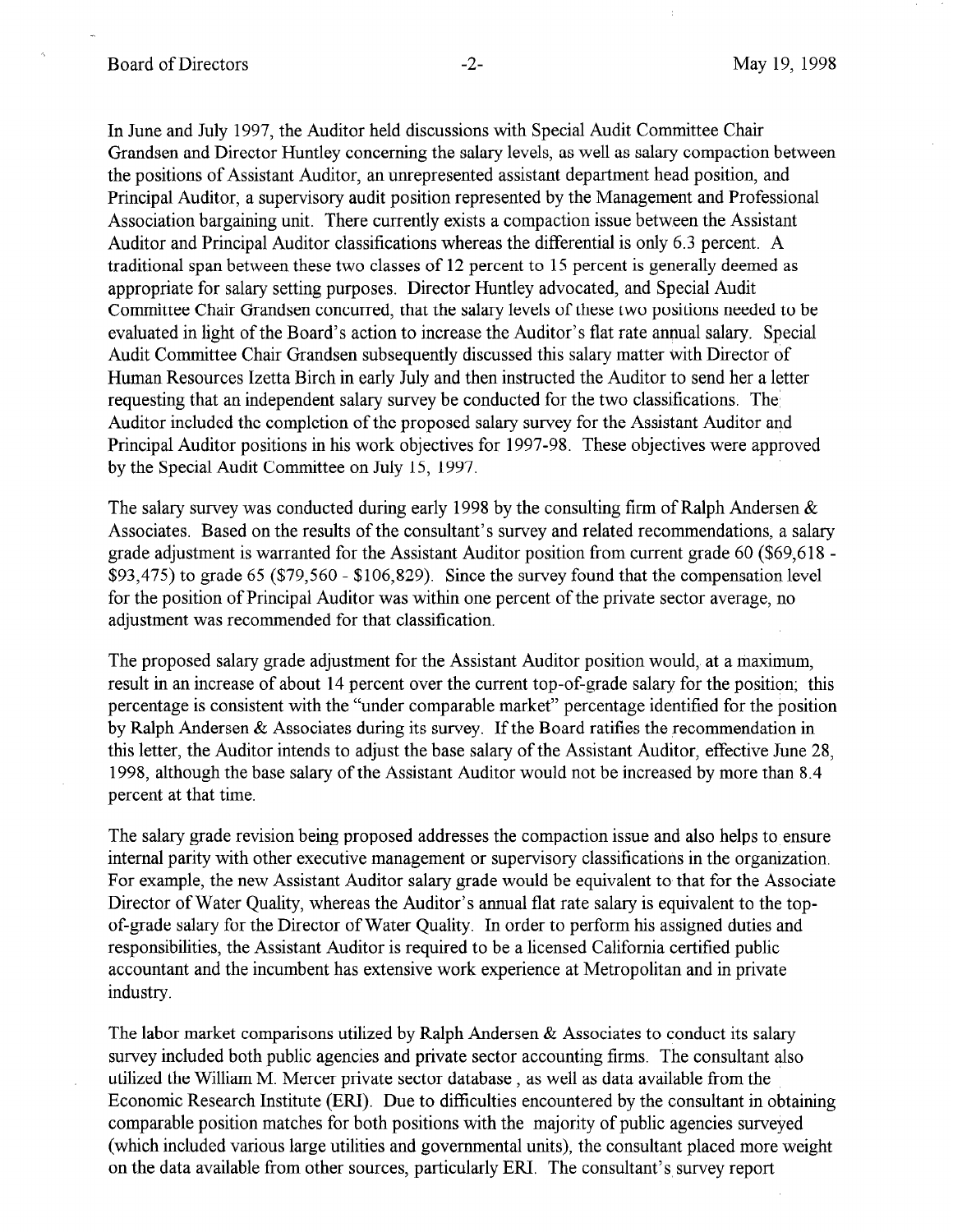indicated that the ERI data is updated quarterly, reflects numerous labor markets and employers in the Los Angeles region, and is available for a wide range of comparable positions. Accordingly, Ralph Andersen & Associates recommended that the ERI private sector data be used in considering whether revised salary levels are warranted for the Assistant Auditor and Principal Auditor positions. The recommendation contained in this letter follows that advice and is in line with the consultant's findings as to current market salary comparisons for such positions, as well as recommended pay differentials between supervisors and the highest level subordinate positions.

MWH:lo

Attachments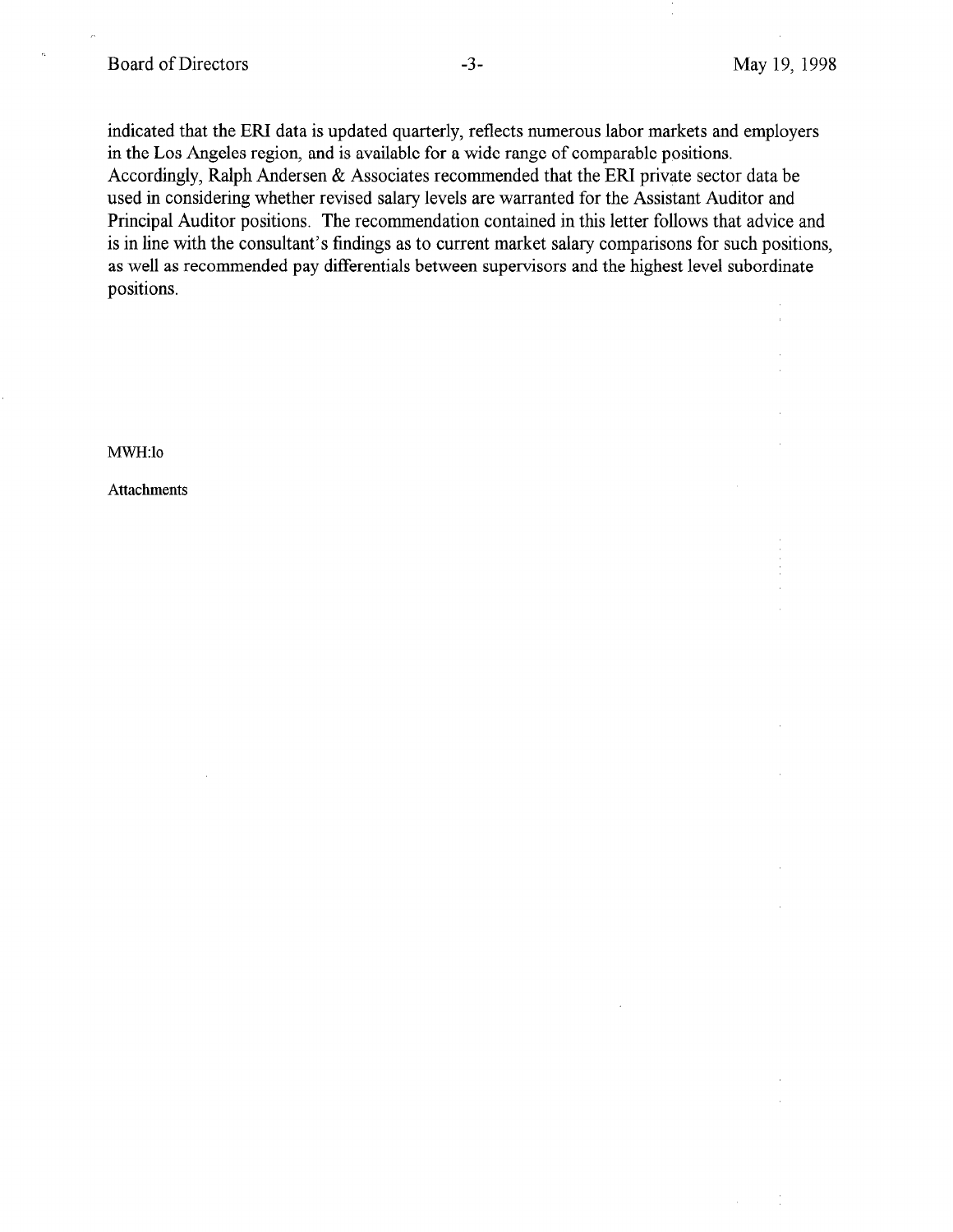Attachment A to Board Letter Audit Department May 19,199s

## Chapter 5

## MANAGEMENT AND CONFIDENTIAL EMPLOYEES - GENERAL

| Article       |                 | Sec. |
|---------------|-----------------|------|
|               | <b>Salaries</b> | 6500 |
| 2             | Benefits        | 6520 |
| $\mathcal{R}$ | Grievances      | 6540 |
| 4             | Miscellaneous   | 6560 |

## Article 1

#### SALARIES

Sec.

- 6500. Hourly Pay Rate Schedule
- 650 1. Provisions Related to Classifications
- 6502. Call-Back Pay
- 6503. Shift Pay
- 6504. Stand-by Pay
- 6505. Diving Pay
- 6506. Compensation for Extended Hours

## § 6500. Hourly Pay Rate Schedule.

(a) Effective July 1, 1996, the hourly pay rate (as that term is defined in (a) Effective July 1, 1990, the hourity pay rate (as that term is defined in  $\frac{1}{2}$  subdivision (1) or Section 6200) schedule of positions occupied by management and confidential not in an appropriate unit recognized pursuant to Section 6108 employees shall be as follows:

Positions

| Grade | Range                                 | Title                                                                                 | Positions<br>Authorized Total |  |
|-------|---------------------------------------|---------------------------------------------------------------------------------------|-------------------------------|--|
| 60    | \$33.47-44.94<br>$($69,618-93,475)$   | Asst Auditor                                                                          |                               |  |
| 63    | \$36.28-48.71<br>$(\$75,462-101,317)$ | *Sr. Asst. Dir. Public Affairs                                                        |                               |  |
| 65    | \$38.25-51.36<br>$(\$79,560-106,829)$ | Asst. Auditor<br>Assoc. Director of Water Quality<br>Prin. Legislative Representative | 3                             |  |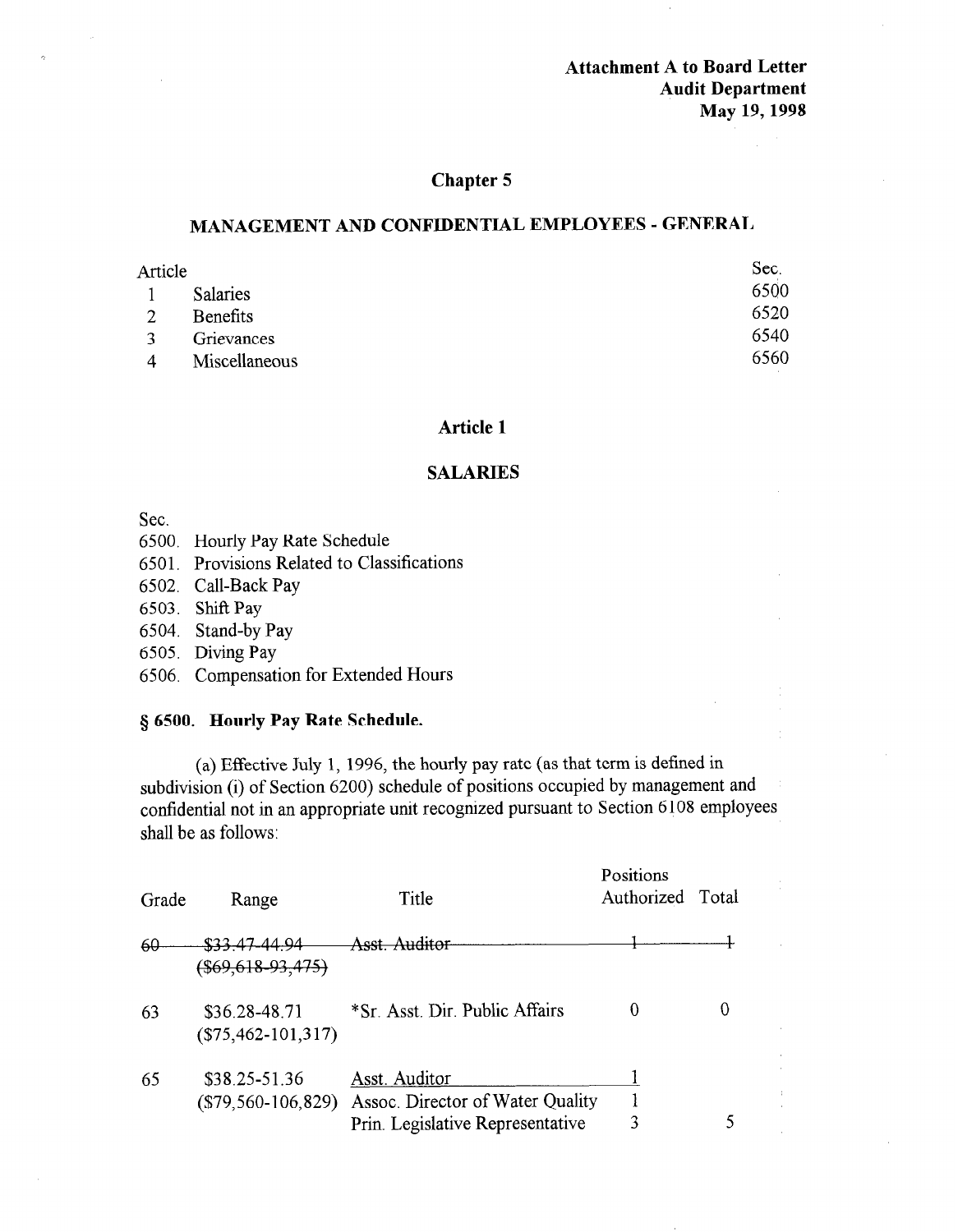$\bar{z}$ 

 $\bar{1}$ 

|    |                          |                                      |                | <b>IVIAY</b> 12, 12 |  |
|----|--------------------------|--------------------------------------|----------------|---------------------|--|
| 68 | \$41.47-55.73            | Director of Public Affairs           | 1              |                     |  |
|    | $(\$86,258-115,918)$     | Director of Water Quality            | 1              |                     |  |
|    |                          | Director of Human Resources          | 1              |                     |  |
|    |                          | Dir. of Environmental                |                |                     |  |
|    |                          | Compliance                           | $\mathbf{1}$   |                     |  |
|    |                          | Asst. Chief Engineer                 | 4              |                     |  |
|    |                          | Asst. Chief of Operations            | 2              |                     |  |
|    |                          | Asst. Chief of Planning and          |                |                     |  |
|    |                          | Resources                            | 4              |                     |  |
|    |                          | <b>Asst. Chief Financial Officer</b> | $\overline{2}$ |                     |  |
|    |                          | Exec Asst. for Strategic             |                |                     |  |
|    |                          | Policy Development                   | 1              |                     |  |
|    |                          | Director of Business Development     | 1              | 18                  |  |
|    | $$115,918$ (FR)          | Auditor                              | 1              | $\mathbf{1}$        |  |
|    |                          |                                      |                |                     |  |
|    |                          |                                      |                |                     |  |
| 71 | \$44.94-60.45            | *Exec. Asst. to General Manager      | 2              |                     |  |
|    | $(\$93,475-125,736)$     | Exec. Legislative Rep.               | 1              | 3                   |  |
|    |                          |                                      |                |                     |  |
| 74 | \$48.71-65.60            | <b>Chief Engineer</b>                | 1              |                     |  |
|    | $(\$101,317-136,448)$    | <b>Chief Financial Officer</b>       | 1              |                     |  |
|    |                          | Chief of Planning and                |                |                     |  |
|    |                          | Resources                            | 1              |                     |  |
|    |                          | <b>Chief of Operations</b>           | 1              |                     |  |
|    |                          | <b>Chief of Communications</b>       | 1              |                     |  |
|    |                          | Senior Executive Assistant to        |                |                     |  |
|    |                          | General Manager                      | 1              | 6                   |  |
|    |                          |                                      |                |                     |  |
| 76 | \$51.36-69.24            | Asst. General Counsel                | ł              | $\mathbf{1}$        |  |
|    | $($106,829-144,019)$     |                                      |                |                     |  |
|    |                          |                                      |                |                     |  |
| 80 | $$57.26 - 77.18$         | *Deputy General Manager              | $\overline{2}$ | $\overline{2}$      |  |
|    | $($119, 101 - 160, 534)$ |                                      |                |                     |  |
|    |                          |                                      |                |                     |  |
|    | \$179,500(FR)            | General Counsel                      | $\mathbf 1$    | $\mathbf 1$         |  |
|    |                          |                                      |                |                     |  |
|    | $$196,400$ (FR)          | General Manager                      |                | $\perp$             |  |
|    |                          |                                      | <b>TOTAL</b>   | 38                  |  |
|    |                          |                                      |                |                     |  |

 $()$  = Shows approximate annual salary range for

convenience, Board approved rates are hourly

None of the above positions are eligible for overtime

\*These positions were changed by authority of the General Manager, as orally reported to the Board of Directors,

(FR) = Designates flat rate annual salary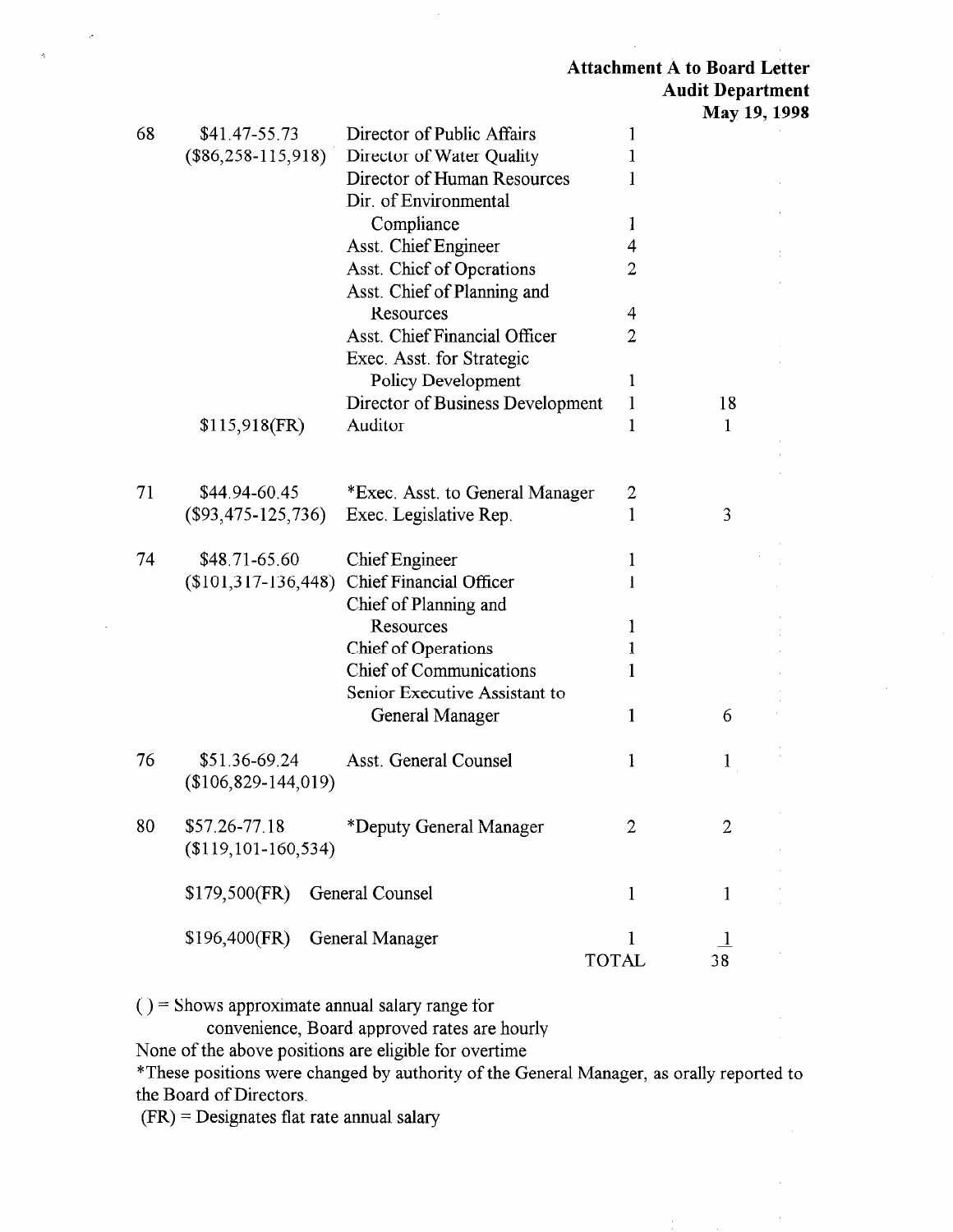Attachment B to Board Letter Audit Department May 19,199s

## Chapter 5

## MANAGEMENT AND CONFIDENTIAL EMPLOYEES - GENERAL

| Article |                 | Sec. |
|---------|-----------------|------|
|         | <b>Salaries</b> | 6500 |
| 2       | <b>Benefits</b> | 6520 |
| 3       | Grievances      | 6540 |
| 4       | Miscellaneous   | 6560 |

#### Article 1

#### SALARIES

Sec.

- 6500. Hourly Pay Rate Schedule
- 650 1. Provisions Related to Classifications
- 6502. Call-Back Pay
- 6503. Shift Pay
- 6504. Stand-by Pay
- 6505. Diving Pay
- 6506. Compensation for Extended Hours

## § 6500. Hourly Pay Rate Schedule.

(a) Effective July 1, 1996, the hourly pay rate (as that term is defined in subdivision (i) of Section 6200) schedule of positions occupied by management and confidential not in an appropriate unit recognized pursuant to Section 6108 employees shall be as follows:

| Grade | Range                                 | Title                                                                                                                                                 | Positions<br>Authorized | Total |
|-------|---------------------------------------|-------------------------------------------------------------------------------------------------------------------------------------------------------|-------------------------|-------|
| 63    | \$36.28-48.71<br>$(\$75,462-101,317)$ | *Sr. Asst. Dir. Public Affairs                                                                                                                        | 0                       | 0     |
| 65    | \$38.25-51.36<br>$(\$79,560-106,829)$ | Asst. Auditor<br>Assoc. Director of Water Quality<br>Prin. Legislative Representative                                                                 | ł<br>3                  | 5     |
| 68    | \$41.47-55.73<br>$(\$86,258-115,918)$ | Director of Public Affairs<br>Director of Water Quality<br>Director of Human Resources<br>Dir. of Environmental<br>Compliance<br>Asst. Chief Engineer |                         |       |